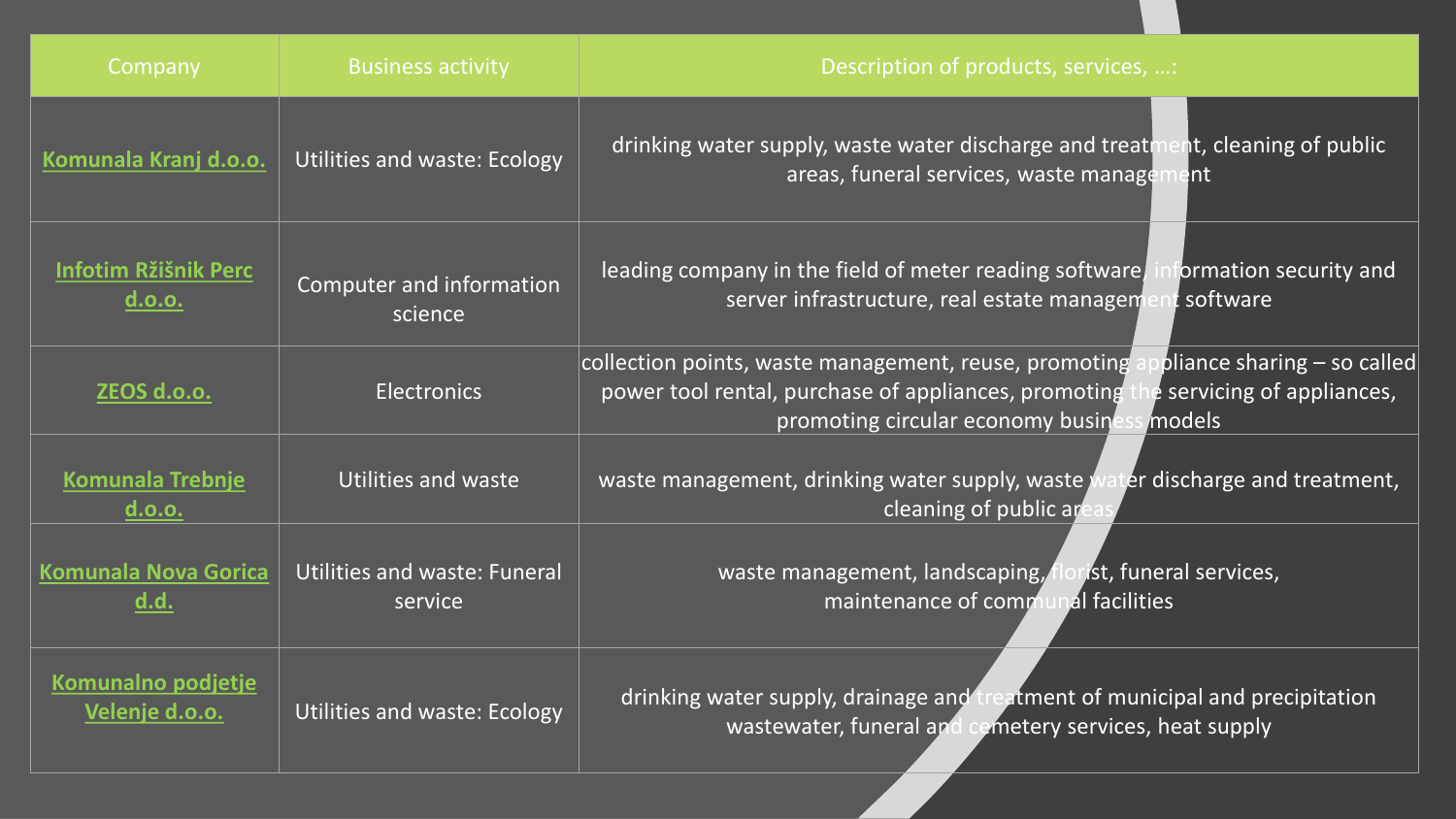| Company                                           | <b>Business activity</b>                                               | Description of products, services, :                                                                                                                                                                                                                                             |
|---------------------------------------------------|------------------------------------------------------------------------|----------------------------------------------------------------------------------------------------------------------------------------------------------------------------------------------------------------------------------------------------------------------------------|
| Valter skupina d.o.o.                             | Integration and service of<br>water treatment systems                  | various suppliers for<br>water treatment systems-repairing services, engineeri<br>osing technology and<br>filtration systems, ultra filtration, reverse osmosis - RO<br>chlorine gas, production of products and disinfection sys-<br>is, for the treatment of<br>drinking water |
| Komunala Zagorje,<br>d.o.o.                       | Utilities and waste                                                    | cleaning of public areas,<br>drinking water supply, waste water discharge and treatm<br>funeral services, waste manage<br>nt                                                                                                                                                     |
| Saubermacher-<br>Komunala Murska<br>Sobota d.o.o. | Society, organization,<br>association; Ecology; Utilities<br>and waste | collection<br>waste management, separate wa                                                                                                                                                                                                                                      |
| MIEL INŽENIRING<br>d.o.o.                         | Applications for industrial<br>automation                              | Energy, logistics, process management, ecolo<br>management and maintenance of<br>biomass, gas and other<br>nergy systems.                                                                                                                                                        |
| Prodnik d.o.o.                                    | Utilities and waste                                                    | drinking water supply, waste managen<br>pent, wastewater drainage, funeral services                                                                                                                                                                                              |